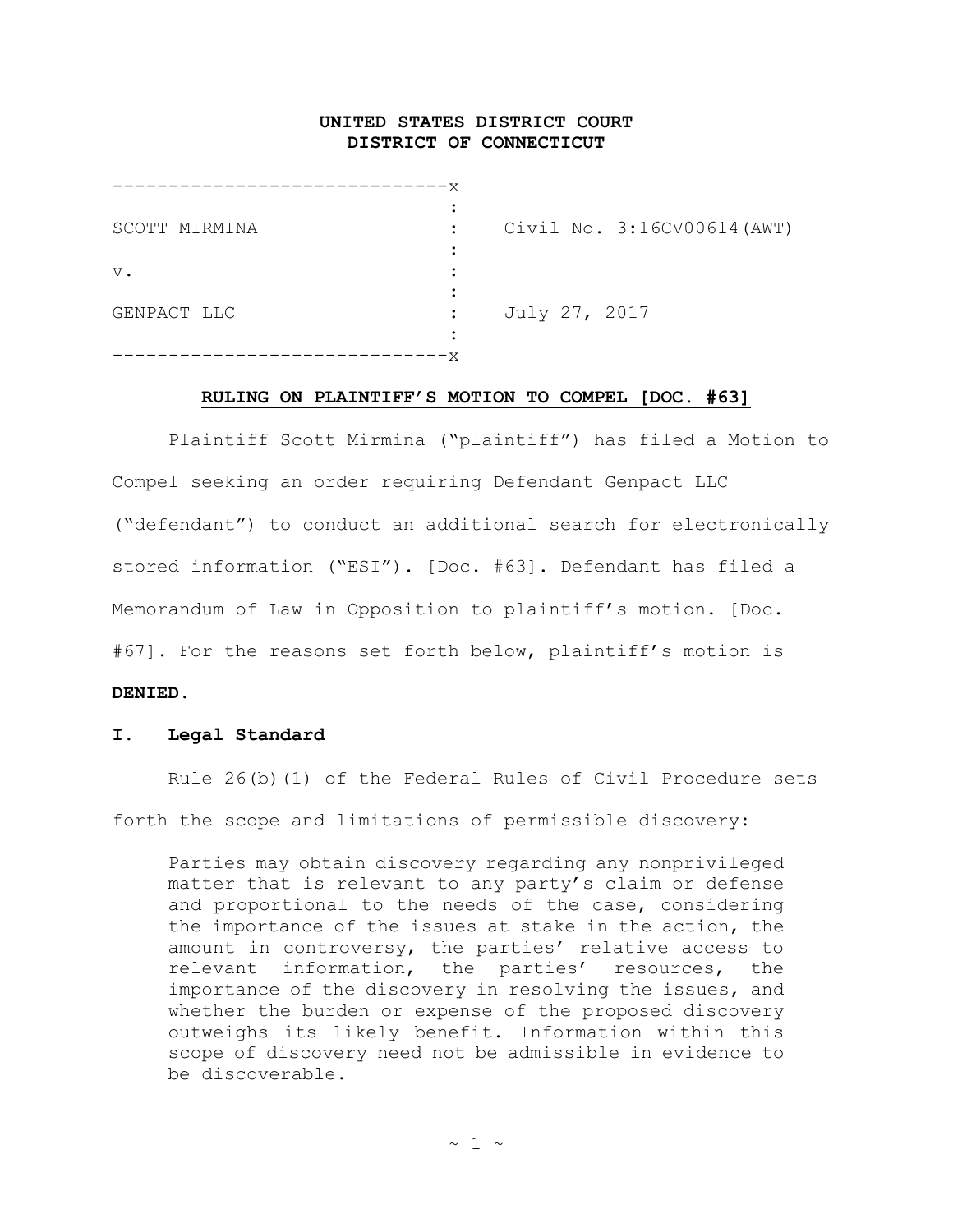Fed. R. Civ. P. 26(b)(1). "The party resisting discovery bears the burden of showing why discovery should be denied." Cole v. Towers Perrin Forster & Crosby, 256 F.R.D. 79, 80 (D. Conn. 2009).

### **II. Discussion**

On May 4, 2017, plaintiff filed a Motion to Compel additional responses to certain discovery requests. See Doc. #41. On June 13, 2017, this Court issued a Ruling denying plaintiff's motion, except to the extent the motion requested "materials described in the Initial Discovery Protocols that have not yet been disclosed." Doc. #58 at 11. The Court further required defendant to comply in full with the Initial Discovery Protocols immediately, to the extent it had not already done so. See id.

On July 14, 2017, plaintiff filed the instant motion. See Doc. #63. Plaintiff states that he "is concerned" that defendant has "withheld communications" that would be responsive to the Initial Discovery Protocols. Doc. #63-1 at 2. Plaintiff argues, in essence, that defendant's search for ESI was insufficient because counsel relied upon an employee directly involved in the underlying claims of the suit to search her own emails for responsive documents. See id. Plaintiff cites no case law in his supporting memorandum. See id. Defendant opposes plaintiff's motion, asserting that plaintiff's concerns are unfounded

 $\sim$  2  $\sim$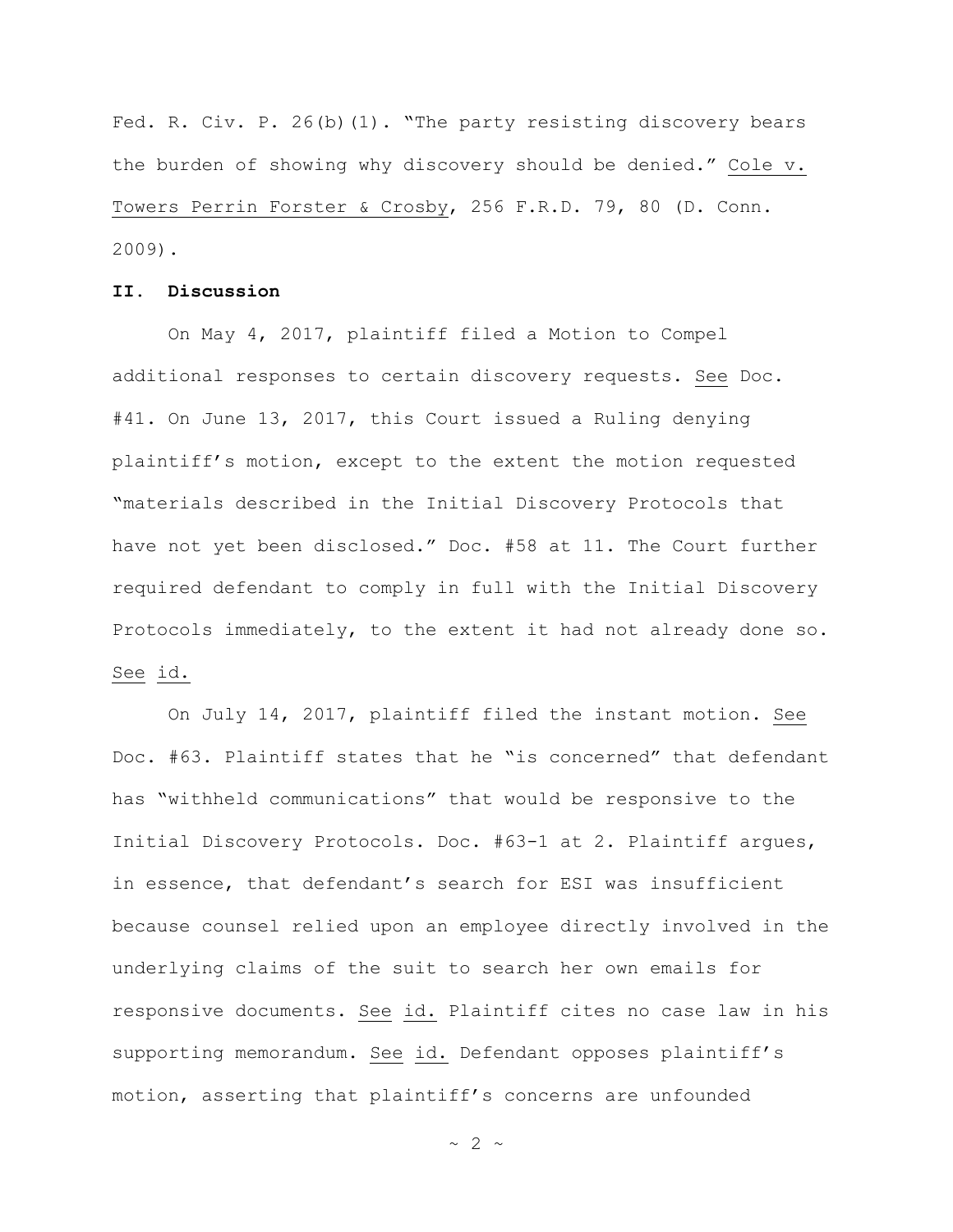because the search for responsive records was coordinated and overseen by counsel. See generally Doc. #67. Defendant has provided an affidavit of defendant's in-house counsel detailing the steps that counsel took to ensure that a proper search for ESI was conducted.

A party's discovery obligations do not end with the implementation of a "litigation hold"  $-$  to the contrary, that's only the beginning. Counsel must oversee compliance with the litigation hold, monitoring the party's efforts to retain and produce the relevant documents. Proper communication between a party and her lawyer will ensure (1) that all relevant information (or at least all sources of relevant information) is discovered, (2) that relevant information is retained on a continuing basis; and (3) that relevant non-privileged material is produced to the opposing party.

Zubulake v. UBS Warburg LLC, 229 F.R.D. 422, 432 (S.D.N.Y.

2004). "Responsibility for adherence to the duty to preserve

lies not only with the parties but also, to a significant

extent, with their counsel." Electrified Discounters, Inc. v. MI

Techs., Inc., No. 3:13CV1332(RNC), 2015 WL 2383618, at \*2 (D.

Conn. May 19, 2015) (quotation marks and citation omitted).

Indeed, for the current "good faith" discovery system to function in the electronic age, attorneys and clients must work together to ensure that both understand how and where electronic documents, records and emails are maintained and to determine how best to locate, review, and produce responsive documents. Attorneys must take responsibility for ensuring that their clients conduct a comprehensive and appropriate document search.

Orbit One Commc'ns, Inc. v. Numerex Corp., 271 F.R.D. 429, 437– 38 (S.D.N.Y. 2010); see also Fed. R. Civ. P. 26(g) (requiring that counsel make a "reasonable inquiry" prior to certifying

 $\sim$  3  $\sim$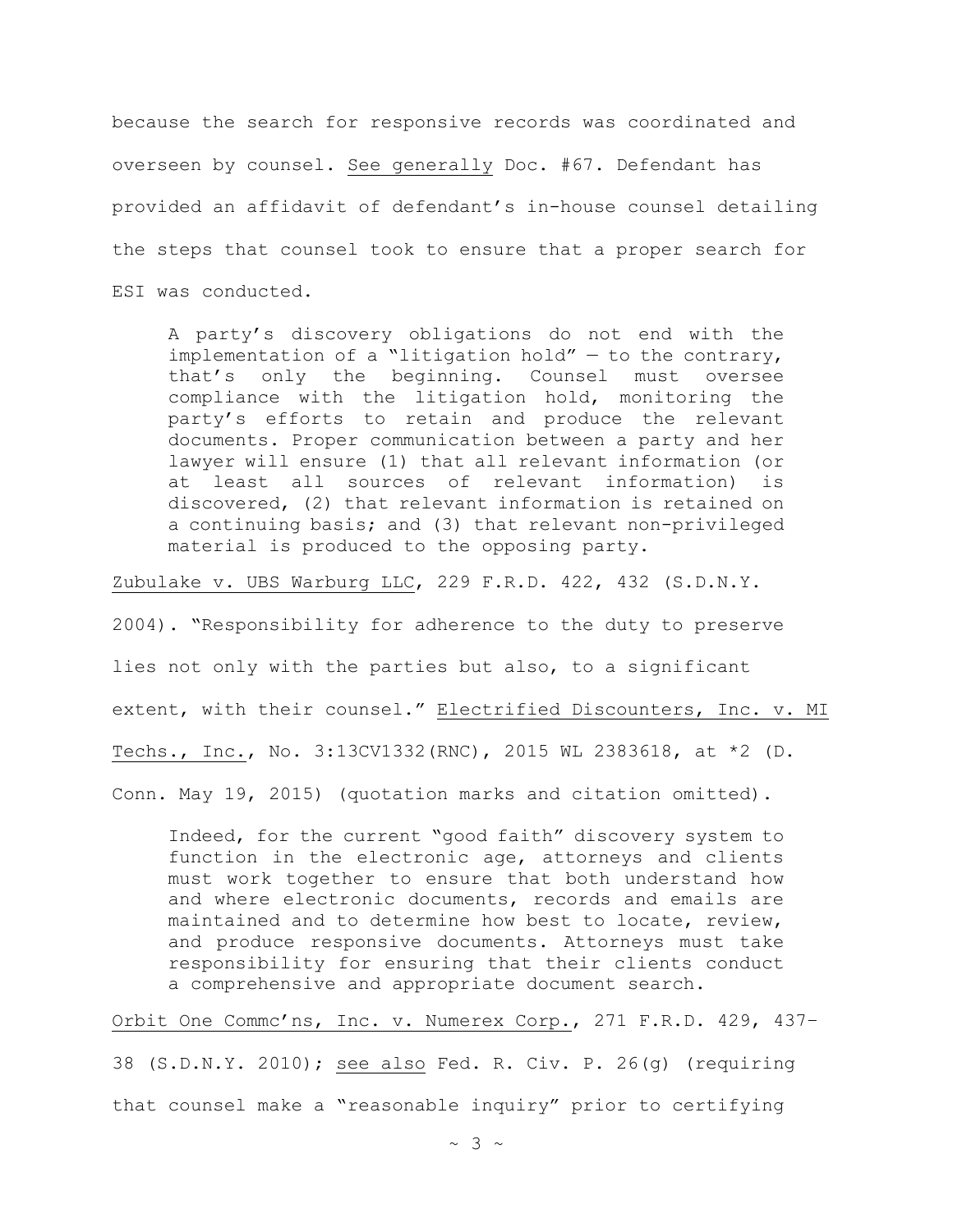that a discovery response is "complete and correct as of the time it is made").

Defendant has described the steps that counsel took to coordinate and supervise the search for ESI in this matter. See Doc. #68 at 1-2. In-house counsel: (1) issued a timely and detailed litigation hold to potential custodians of ESI, directing the preservation of any records and documents that might pertain to plaintiff's claims; (2) gave instructions to the ESI custodians regarding searches and specific search parameters; (3) explained the importance of a thorough search to the ESI custodians; and (4) provided guidance when questions arose during the search. See id. In-house counsel affirms that he forwarded the results of the searches to outside counsel, who in turn conducted a review for processing and production. See id. Counsel for defendant has represented that a comprehensive search was conducted for all documents subject to production under the Initial Discovery Protocols, and all responsive documents have been disclosed. See Doc. #67 at 5; see also Doc. #63-3. Based on defendant's sworn representations, the Court is satisfied that proper steps were taken and that counsel has appropriately assumed responsibility for ensuring that a comprehensive search was conducted.

Plaintiff's concern that responsive emails have not been produced appears to be based on nothing but speculation. This is

 $\sim$  4  $\sim$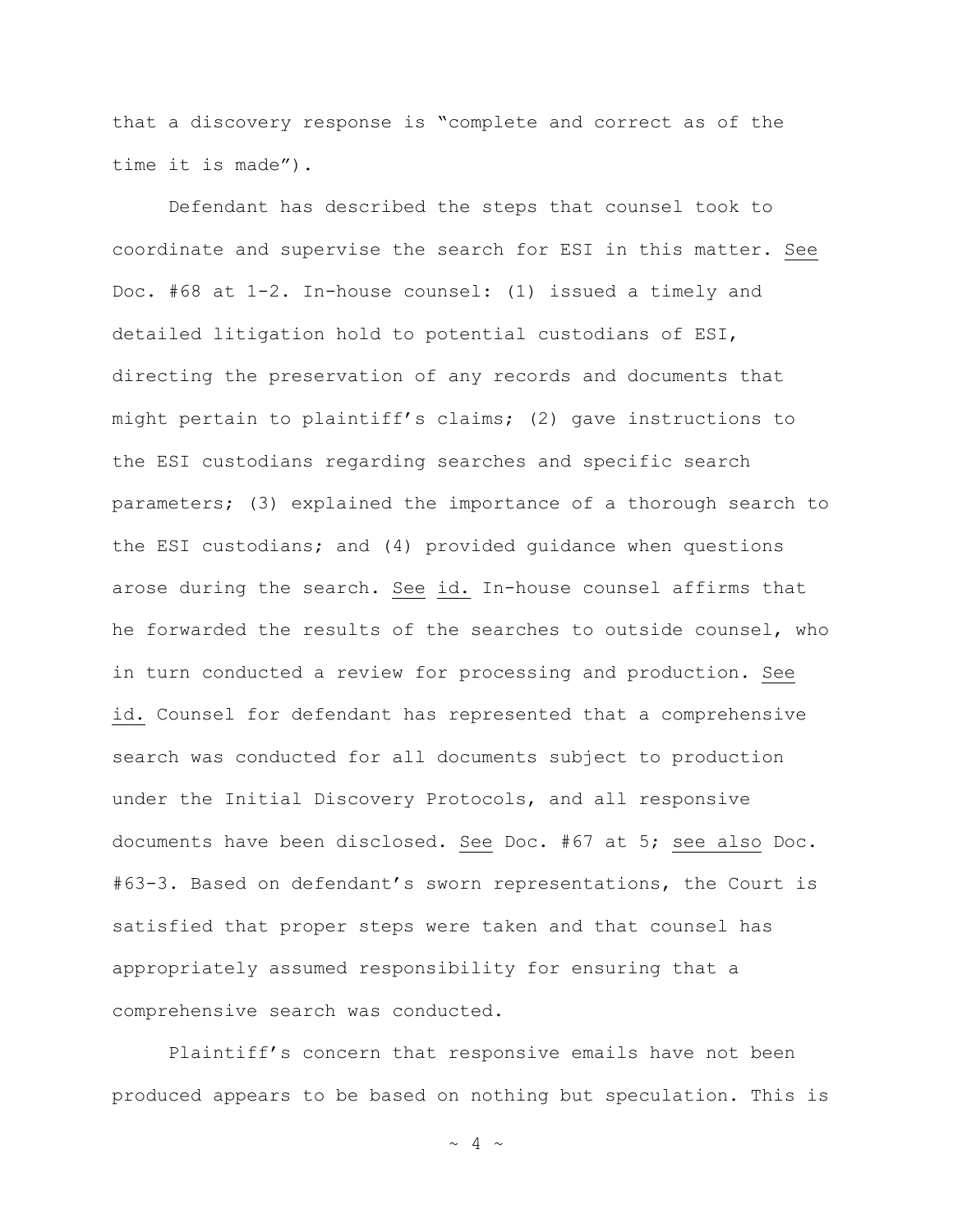insufficient to require defendant to conduct an additional search. See Lord v. Int'l Marine Ins. Servs., No. 3:08CV1299(JCH), 2013 WL 1136410, at \*3 (D. Conn. Mar. 18, 2013) (denying a motion for discovery sanctions where the plaintiffs

provided "no evidence other than mere conjecture that [defendant] has been less than fully forthcoming in its discovery response"); Trilegiant Corp. v. Sitel Corp., 275 F.R.D. 428, 435 (S.D.N.Y. 2011) (denying defendant's motion to compel, in part, because "defendant cannot simply rely on speculation that [plaintiff] is withholding documents" (citations omitted)); Rubinow v. Ingelheim, No. 3:08CV1697(VLB), 2010 WL 1882320, at \*7 (D. Conn. May 10, 2010) (denying plaintiff's motion to compel, in part, where "Plaintiff is unable to articulate any particular reason why she believes that the Defendant is withholding responsive documents, apart from her counsel's speculation"); Palm Bay Int'l, Inc. v. Marchesi Di Barolo S.P.A., No. 09CV601(ADS)(AKT), 2009 WL 3757054, at \*9 (E.D.N.Y. Nov. 9, 2009) (denying a motion to compel, in part, where "other than innuendo, Defendant has not provided any substantive evidence of Plaintiff's deliberately withholding such documents").

The Court accepts defense counsel's sworn representation that all responsive materials have been disclosed. See Miller v. Praxair, Inc., No. 3:05CV402(CFD), 2007 WL 1424316, at \*5 (D.

 $\sim$  5  $\sim$